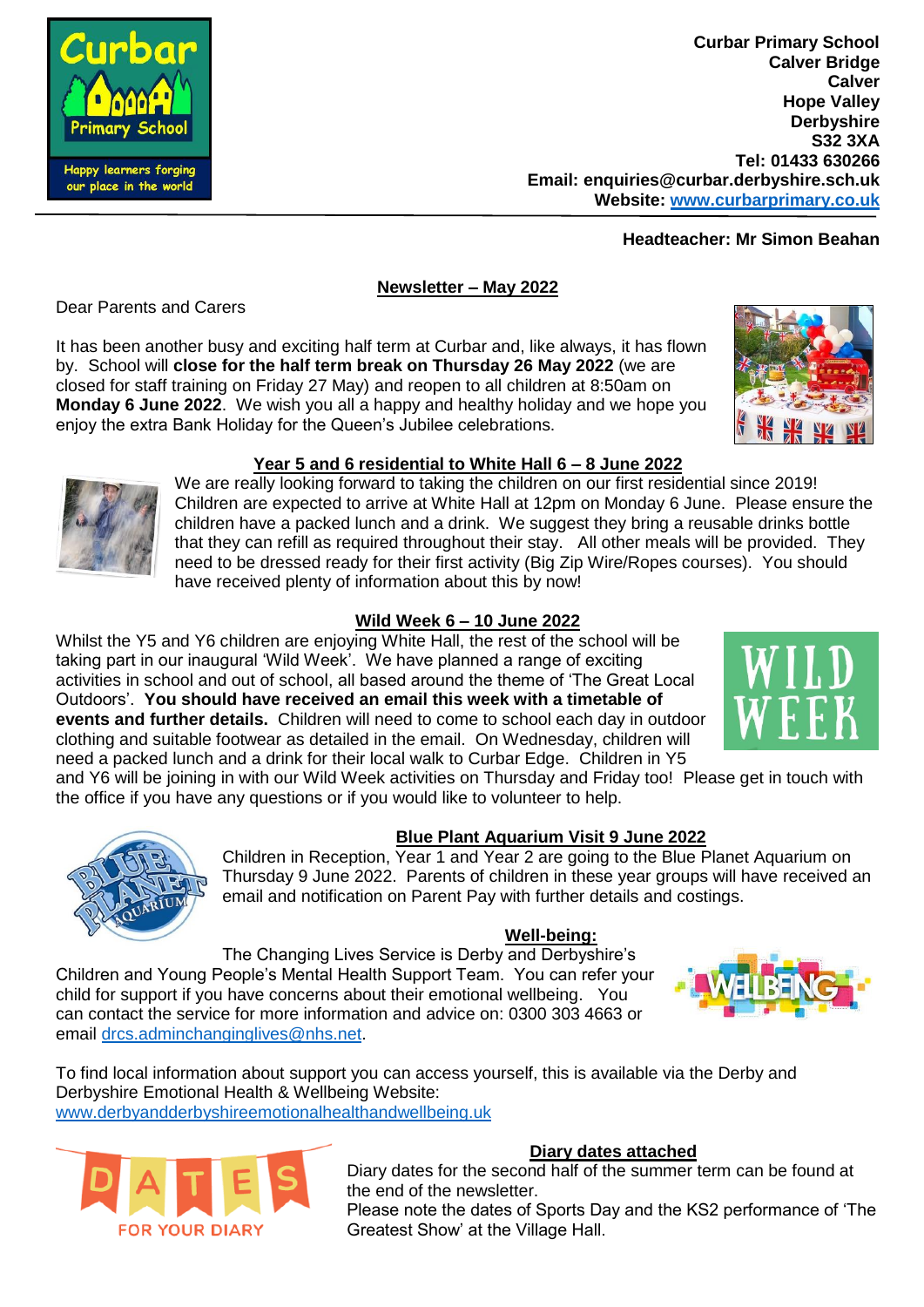## **Sport at Curbar**

Since the last newsletter, many of our children have taken part in some successful cluster sporting events including a tennis festival, summer sports and a cricket competition.





## **Young Voices**

As always, the children (and parents who could attend) had a blast at Sheffield Arena during Young Voices. Well done to all of our children who did Curbar proud and thanks to Miss Pattison for organising.

#### **After School Clubs**

Bakewell Town football after school club will continue each Tuesday until 12 July. Please contact the office if your child would like to attend.

## **Year 2 and 6 SATs**

The Y2 and Y6s recently took their end of key stage SATs. We are so proud of their determination and eagerness to do the best they can. Well done to all the children (and staff) for their hard work.

## **Year 4 Multiplication Table Check**

The Y4s will be taking the statutory Multiplication Table Check the week beginning 20 June. Parents should have received further information about this check earlier this year.

## **Year 1 Phonics Screening Check**

The Year 1 children will take their phonics screening check the week beginning 6 June 2022.  This is designed to confirm whether individual children have learnt to apply their knowledge of phonics to the 'appropriate standard' for a Year 1 child.  You should have received an email with some further details.

#### **Swimming**

After the break, swimming will resume for children in the Y3 and Y4 children on Tuesday 7 June 2022. The children leave school at 2pm to return to school by the end of the day for pick up at 3:30pm. Please ensure their swimming kit is in school each Tuesday. The Y5 and Y6 children will resume the following week (the are on residential for the first session).





#### **Trophies**

Our weekly Shine celebration assembly is a highlight of the week where we share our Shine and Citizenship Awards. Please ensure that trophies are returned by the following Thursday so that they can be given to new winners at the next Friday morning assembly. Unfortunately, we still have had several occasions when trophies have not been returned and we have been unable to present a child with one.

#### **Uniform**

We love our school uniform at Curbar but please make sure all uniform is named in the event of it being mislaid! It makes it much easier to find its owner!

#### **Assembly themes**

To support the spiritual, moral, social and cultural awareness of children, we follow assembly themes introduced by myself every Monday assembly. Each theme lasts two weeks and is the basis of behaviour for learning across school for that time. The weekly citizenship awards are also based on the assembly themes. For your information, the themes for the next half term are: self-discipline, gratitude and honesty.



#### **Getting in touch**

There isn't always anyone in the school office – particulalry in the afternoons. If you phone, please leave a message and we will get back in touch as soon as we can. Please also ensure that you ring the class buzzer (if you have no luck with the office buzzer) and somebody will get to the door as soon as possible. Mornings are usually the best times to contact the school if it is non-urgent or feel free to send an email.

## **Toys**

We don't want children's toys getting lost or damaged in school so recommend that they are enjoyed at home.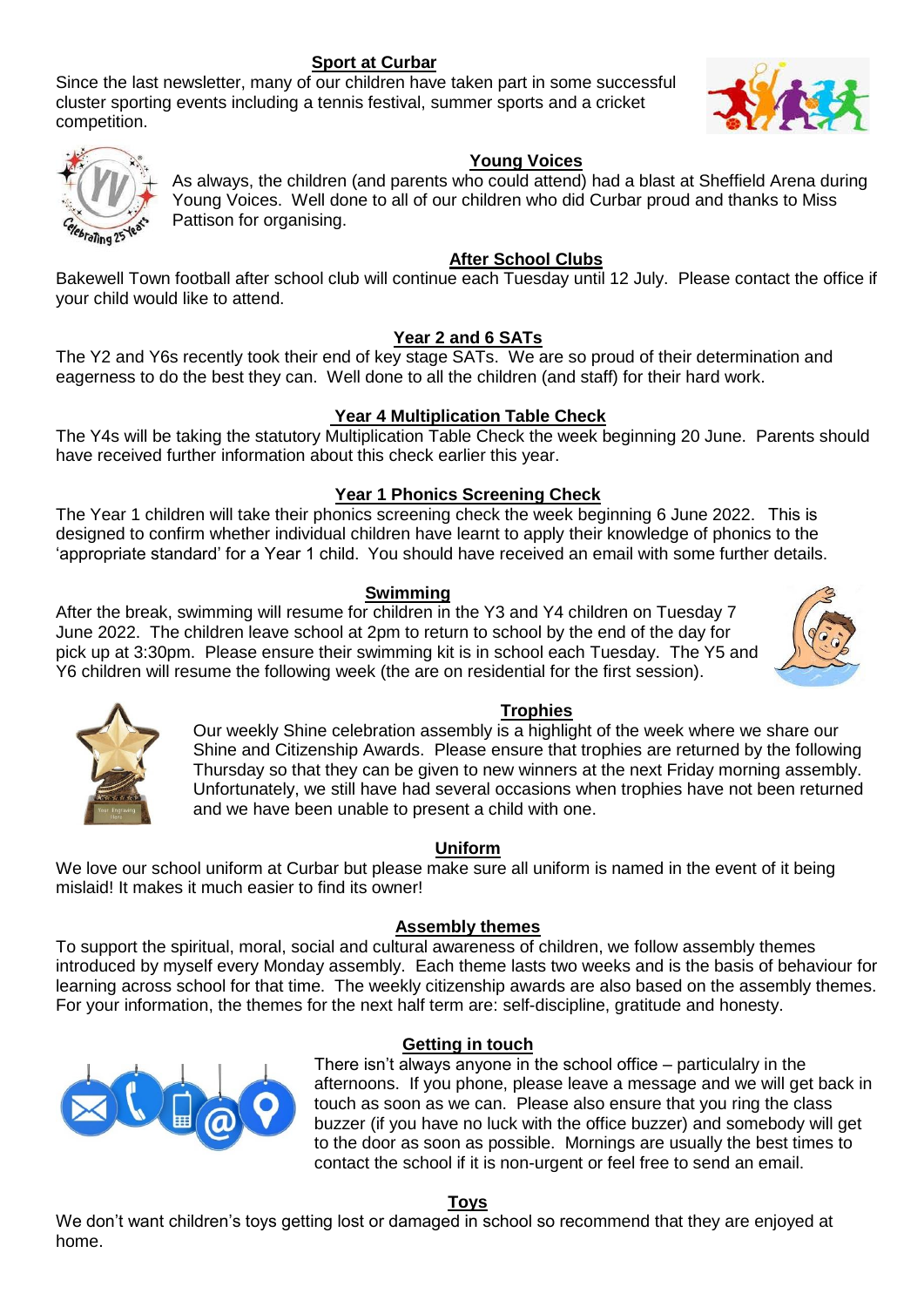

**Curbar Primary School Calver Bridge Calver Hope Valley Derbyshire S32 3XA Tel: 01433 630266 Email: enquiries@curbar.derbyshire.sch.uk Website: [www.curbarprimary.co.uk](http://www.curbarprimary.co.uk/)**

**Headteacher: Mr Simon Beahan**

## **Curbar Garden Fairies**



Some say they only work at night. Some say they only come out when the sun is shining. Some say they are fuelled by tea and biscuits. Some say they have close affiliations with an underground group called the PTFA. The only certainty is that they exist and that these elusive creatures have spent some time and effort cutting, strimming, pruning and tidying. Thank you – whoever you are! Please contact the office if you think you know of any garden fairies who would like to help out in the school grounds or who are handy at small maintenance jobs. We always need them especially at this time of year.

#### **Jubilee Celebration**

We enjoyed our picnic lunch yesterday as part of our school's celebrations for the Queen's Platinum Jubilee. The children looked resplendent in red, white and blue and we were joined by HRH the Queen (aka Mrs Wilson) and her throne. Thanks to all who were able to provide cakes for our enjoyment too.



Kind regards

Mr Simon Beahan Acting Executive Headteacher

# 623 CLUB **SPRING BANK HOLIDAY CAMP**

COME AND JOIN US FOR FUN ACTIVITIES AND **EXCITING ADVENTURES!** 

TUES 31ST MAY & WEDS IST JUNE, 8.30-6PM **CURBAR SCOUT HUT, DUKES DRIVE** IST CHILD £31. SIBLINGS £28.50

> **PLACES ARE LIMITED - EMAIL** SIXTWOTHREECLUB@YAH00.CO.UK OR **CALL SALLY ON 07415 933730 TO RESERVE YOUR PLACE**

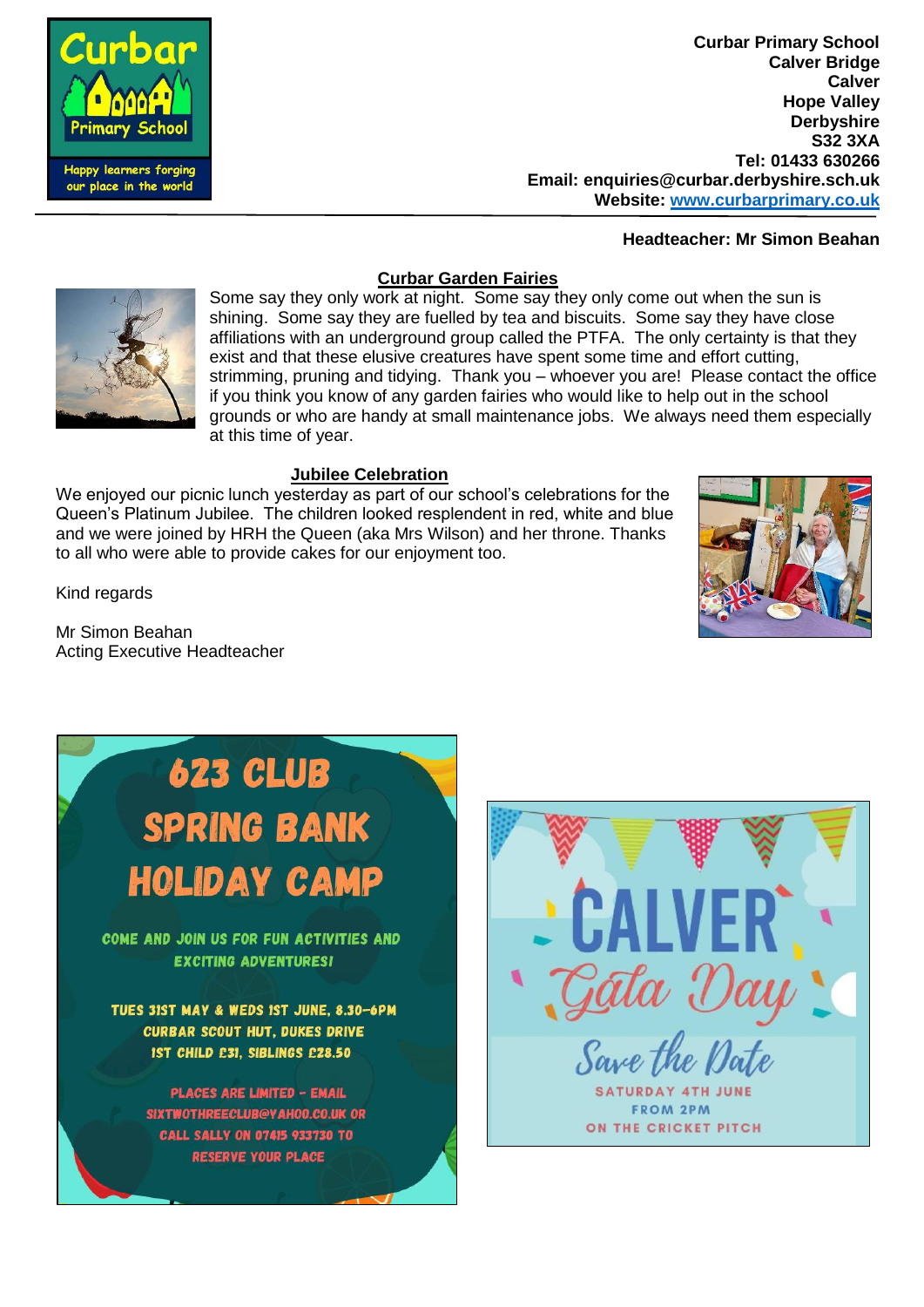| <b>Curbar Primary School Diary Dates Summer Term 2022</b> |                                                                                                                        |  |
|-----------------------------------------------------------|------------------------------------------------------------------------------------------------------------------------|--|
| Friday 27 May 2022                                        | Whole School Training Day - School closed to pupils                                                                    |  |
|                                                           | Half Term Holiday - Friday 27 May - Friday 3 June 2022                                                                 |  |
| Half Term 6 (35 days)                                     |                                                                                                                        |  |
| Saturday 4 June 2022                                      | Calver Gala Day                                                                                                        |  |
| Monday 6 June 2022                                        | Start of half term - School Open to pupils at 8:50am                                                                   |  |
|                                                           | Class 3 residential to Whitehall                                                                                       |  |
|                                                           | Year 1 Phonic Screening Check Week                                                                                     |  |
|                                                           | 'Wild Week' - details sent in an email                                                                                 |  |
| Tuesday 7 June 2022                                       | Y3 - Y4 Swimming resumes (weekly)                                                                                      |  |
| Wednesday 8 June 2022                                     | Class 3 Return from Whitehall                                                                                          |  |
| Thursday 9 June 2022                                      | Rec and KS1 visit to the 'Blue Planet Aquarium'                                                                        |  |
|                                                           | After School Clubs to begin for next 4 weeks - details to be confirmed                                                 |  |
| Friday 10 June 2022                                       | Weekly Shine Award Assemblies resume (each Friday at 9:10am)                                                           |  |
|                                                           | 'Curbar Club' for new reception children - 1:00 - 2.45pm                                                               |  |
|                                                           | 'Star Primary' After School Club - (weekly) - 3:15pm                                                                   |  |
| Monday 13 June 2022                                       | <b>Whole Class Photos</b>                                                                                              |  |
| Tuesday 14 June 2022                                      | Parents to receive half termly class newsletters<br>Y3 - Y6 Swimming resumes (weekly)                                  |  |
|                                                           |                                                                                                                        |  |
| Thursday 16 June 2022                                     | 'Curbar Club' for new reception children - 1:00 - 2.45pm                                                               |  |
| Friday 17 June 2022                                       | Anti-Stigma Ambassador training for Y5 pupils at Longstone                                                             |  |
| Tuesday 21 June 2022                                      | Relationship & Sex Education meeting for parents of pupils in Y6 - 5pm                                                 |  |
| Monday 20 June 2022                                       | Year 4 MTC (Multiplication Tables Check) week                                                                          |  |
|                                                           | Year 6 transition 'Taster' to LMS - all day - TBC Option 1                                                             |  |
| Thursday 23 June 2022                                     | Year 6 transition 'Taster' to LMS - all day - TBC Option 2<br>'Curbar Club' for new reception children - 1:00 - 2.45pm |  |
| Friday 24 June 2022                                       | Sports Day - details TBC                                                                                               |  |
|                                                           |                                                                                                                        |  |
| Monday 27 June 2022                                       | Full Governing Body meeting at 6pm                                                                                     |  |
| Tuesday 28 June 2022                                      | RSE sessions delivered to year 6                                                                                       |  |
| Thursday 30 June 2022                                     | Rec, Y1 and Y2 Cluster Cricket Multi Skills Festival at Longstone 12:30 - 3:30pm                                       |  |
| Friday 1 July 2022                                        | Class 3 WW2 visit to Peak Rail                                                                                         |  |
|                                                           | 'Curbar Club' for new reception children (Teddy Bears' picnic) 12 - 2.30pm                                             |  |
| Tuesday 5 July 2022                                       | Year 6 transition 'Taster' to LMS - all day                                                                            |  |
|                                                           | Whole School Transition Morning and 'Curbar Club' 11am - 1pm<br>KS2 SATs results published                             |  |
| Friday 8 July 2022                                        | Whole School Performance 'The Greatest Show' at The Village Hall - 2 and 6pm                                           |  |
|                                                           |                                                                                                                        |  |
| Tuesday 12 July 2022                                      | School reports to go home                                                                                              |  |
| Thursday 14 July 2022                                     | Y5 and 6 Cluster Rounders Festival at Rowsley 12:30 - 3:30pm                                                           |  |
| Friday 15 July 2022                                       | Class 2 visit to the National Justice Museum, Nottingham                                                               |  |
| Monday 18 July 2022                                       | Parents Evening $3:30$ pm $-5:00$ pm (Drop in $-$ no appointment required)                                             |  |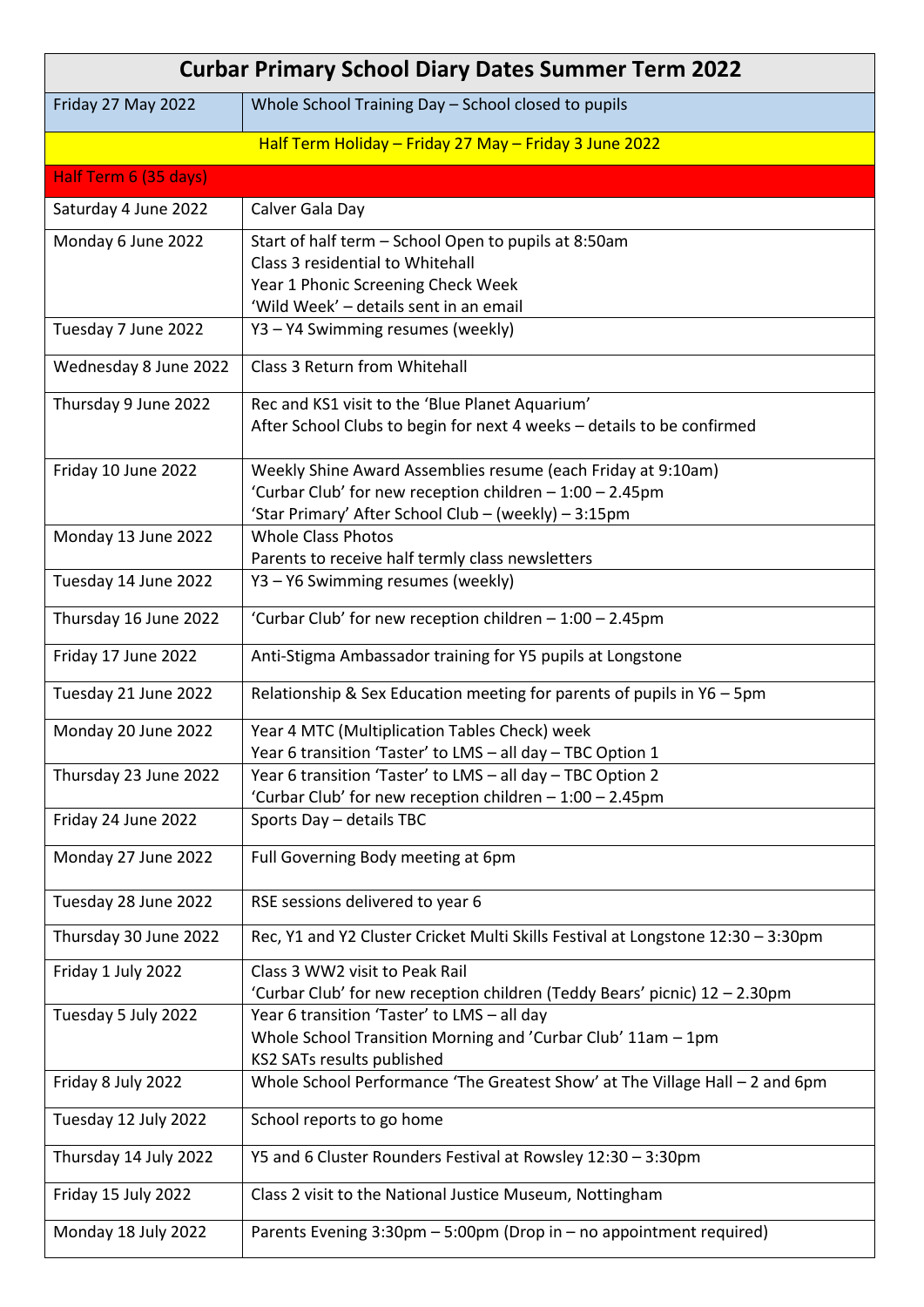**Curbar Primary School Calver Bridge Calver Hope Valley Derbyshire S32 3XA Tel: 01433 630266 Email: enquiries@curbar.derbyshire.sch.uk Website: [www.curbarprimary.co.uk](http://www.curbarprimary.co.uk/)**

#### **Headteacher: Mr Simon Beahan**

|                                                                 | Standards and Curriculum governor meeting at 6pm |  |
|-----------------------------------------------------------------|--------------------------------------------------|--|
| Thursday 21 July 2022                                           | Citizenship of the term assembly                 |  |
| Friday 22 July 2022                                             | Leavers Assembly - 9:15am                        |  |
|                                                                 | Y6 Leavers Treat - TBC                           |  |
|                                                                 | PTFA Summer BBQ - TBC                            |  |
|                                                                 | School closes for summer holiday                 |  |
| Summer Holidays - Monday 25 July 2022 - Monday 5 September 2022 |                                                  |  |